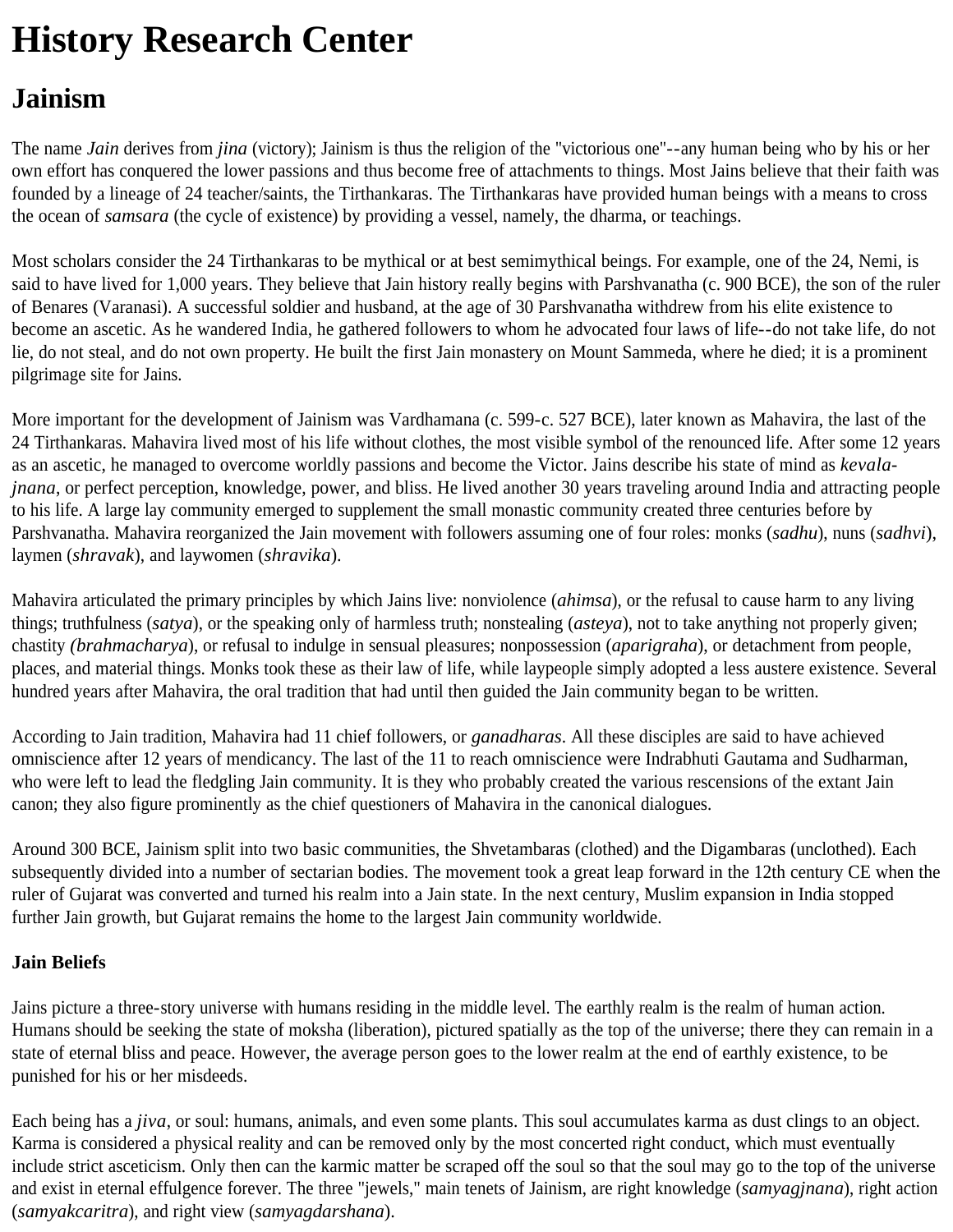One important concept for Jains is *bhavyatva*--a special quality that most souls possess that makes it possible to reach salvation through a permanent escape from the bonds of karma and rebirth. *Bhavyatva* is viewed as something of an inert possibility, which may or may not be triggered by the karma of the person who possesses it. The Jains, unlike most Hindus, accept the idea that some souls will never escape the round of birth and rebirth; they may lack *bhavyatva*, or they may lack the ability to activate it.

Today, a person wishing to adhere to the Jain community must profess belief in the teachings of the *jinas* and simultaneously renounce his or her attachment to any other religion. The convert then vows (1) not intentionally to take life (*ahimsa*); (2) not to lie or exaggerate (*satya*); (3) not to steal (*achaurya*); (4) to refrain from marital unfaithfulness and unchaste thoughts (*brahmacharya*); (5) to limit accumulation of possessions and give away extras (*aparigraha*); (6) to put bounds on oneself so as to decrease the possibility of committing transgressions (*dik*); (7) to limit the number of both consumable and nonconsumable items in one's possession (*bhoga-upbhoga*); (8) to avoid unnecessary evil (*anartha-danda*); (9) to observe periods of meditation (*samayik*); (10) to observe periods of self-imposed limitations (*desavakasika*); (11) to live periodically as an ascetic/monk (*pausadha*); and (12) to support the monastic community (*atithi samvibhaga*).

The vows imply that Jains will be vegetarians (most do not even consume eggs) and will refrain from vocations that include the taking of life. The more strictly observant would not, for example, take up farming, which might lead to killing of living creatures (worms, insects, etc). Jains prefer business and various intellectual activities. The monastic life is most preferred.

Jains see themselves as following a path to self-realization. Steps along the path include the gaining of right perceptions (*mati*), clear scriptural knowledge (*sruta*), supernatural knowledge (*avadhi*), clear knowledge of the thought of others (*manahparyaya*), and omniscience (*kevala*). Those few who attain *kevala* are considered to be perfected ones (*siddhas*). The path generally takes many lifetimes. Ultimately, the fully realized soul moves to the top of the universe to reside forever in a karma-free condition.

The many Jain temples are sites of worship and veneration of the *jinas*, which assist on the road of self-realization. These may be identified with the Jain symbol, a swastika above which are three dots and a half Moon. The symbol predates the German Nazi swastika by many centuries and bears no relation to it. Inside the temples one generally finds statues of one or more of the Jain saints, who in Digambara temples are usually pictured in the nude.

#### **Divisions within the Jain Community**

The major division in the Jain community arose in the fifth century BCE and became formalized around 300 BCE, when the Jain scripture was written. The division between monks who wore clothes and those who did not eventually resulted in the separation of the Digambaras from the Svetambaras.

The Digambaras teach that nudity is integral to the teachings of Mahavira; they believe that monks should be devoid of any possessions, including clothes, and should not want to protect their bodies from the elements. They depict Mahavira in complete nudity, without any ornamentation, with downcast eyes. They also teach that Mahavira never married and was celibate throughout his earthly existence.

Digambaras also teach that the words of Mahavira, reputedly contained in the 11 Angas of the Jain canon, were lost forever at the end of the fourth century BCE That loss, they believe, caused the Jains to write the rest of their scriptures. They refuse to accept the 11 *angas* that are considered canonical by the Svetambaras, which now form part of the 41 *sutras*. Finally, the Digambaras do not allow women to join the order of the renounced life, as women are not believed to be qualified for the austerity demanded of renouncers.

In contrast, the Svetambaras teach that some of the original Tirthankaras lived as clothed persons. They emphasize that Parshvanath, the saint immediately prior to Mahavira, wore white robes. Mahavira, they note, did not become an ascetic until his parents died and he fulfilled his necessary family duties. The Svetambara believe that the words of Mahavira were not lost and may be found in the 11 surviving Angasof the Jain canon. They also believe that women can attain sainthood, noting that at least one of the Tirthankaras, Malli, was a female.

Today the Digambaras are found mostly in the southern part of India, especially in Mysore state, while the Svetambaras are primarily to be found in Gujarat and Rajasthan. Meanwhile, the modern Indian government has made various attempts to limit public nudity by the Digambara monks.